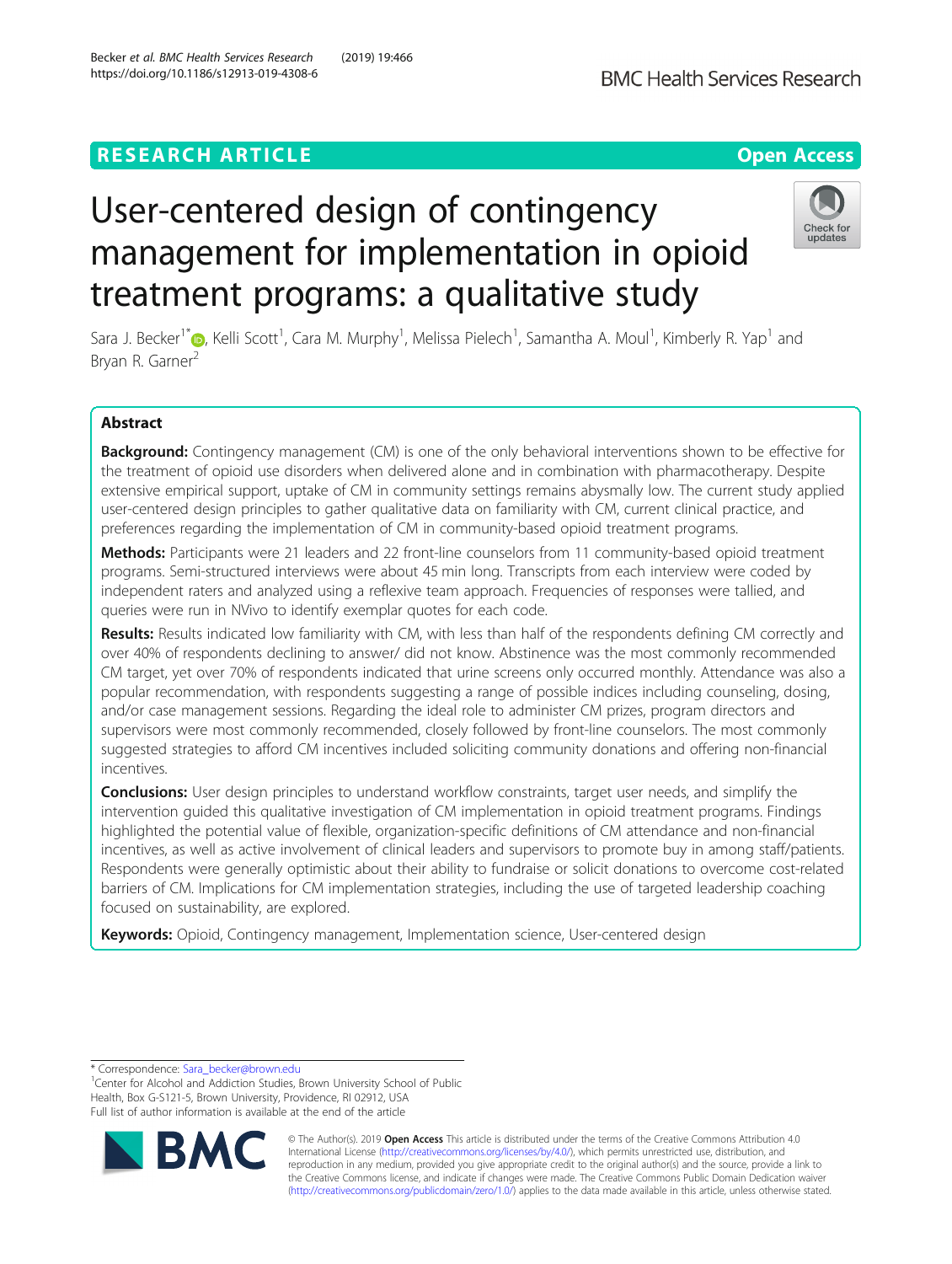## Background

Opioid-use disorder-related overdoses and deaths have been declared a public health emergency in the United States [[1\]](#page-8-0), underscoring a dire need to increase access to evidence-based treatment in community settings. Contingency management (CM) is one of the only behavioral interventions that has been shown to be effective for the treatment of opioid use disorder [\[2](#page-8-0), [3\]](#page-8-0). CM has demonstrated effectiveness both when delivered alone [\[4](#page-8-0)] and as a component of medication-assisted treatment [\[5](#page-8-0)]. Furthermore, when compared head-to-head versus other psychosocial interventions (i.e., cognitive behavioral therapy) as a component of medication-assisted treatment, receipt of CM is associated with superior rates of abstinence [[6\]](#page-8-0). CM is based on principles of behavior analysis and involves consistent reinforcement of specific treatment-related goals via motivational incentives (e.g., prizes or vouchers) [[7\]](#page-8-0). Over 100 randomized clinical trials have established the efficacy of CM (see 8), including a series of trials demonstrating that CM is effective when delivered by front-line treatment staff in opioid treatment programs [\[8,](#page-8-0) [9\]](#page-8-0). Most encouraging, a metaanalytic review found that adding CM to methadone treatment was associated with very large increases in abstinence rates  $(r = .56, d = 1.34)$  [\[5\]](#page-8-0), suggesting that CM is ideally suited for implementation in opioid treatment programs (OTPs) that provide methadone.

Despite its extensive empirical support, uptake of CM in OTPs remains abysmally low. Surveys of the workforce in OTPs and other clinical settings treating patients with opioid use disorders suggest that most frontline treatment staff have never heard of CM and as few as 10% actually utilize it [[10](#page-8-0)]. Commonly cited barriers to the utilization of CM include: financial costs associated with providing incentives; time required to stock prize cabinets; philosophical objections to rewarding patients; and limited knowledge of behavioral reinforcement principles in general or CM in particular [[7,](#page-8-0) [10](#page-8-0), [11](#page-8-0)]. Even when purveyors of CM have been able to overcome these barriers and integrate CM into treatment settings, sustainability has been a challenge. In a National Institute on Drug Abuse Clinical Trials Network study across six community OTPs, CM was implemented successfully, but only 12% of programs were able to sustain CM after removal of active support [\[12](#page-8-0)].

The challenges implementing and sustaining CM in community settings attest to the need for collaborative, user-centered design approaches with OTPs. Specifically, there is a need to obtain input from the target users of CM - front-line treatment counselors and leaders at OTPs - as to how to best design CM interventions for sustainability within their usual workflow. As described by Lyon and Keorner [\[13](#page-8-0)], three key principles of usercentered design for psychosocial interventions include: careful identification of intervention end users and their needs; simplification of existing intervention parameters and procedures to promote viable uptake; and consideration of system constraints to ensure that the end product fits the needs of the target end users. Guided by these principles, the overarching objective of the current study was to gather user feedback from both counselors and leaders at OTPs about their ideal CM design features, given their typical workflow and system constraints. Specific aims of the study were to elicit user preferences on the following CM design features: a) who should deliver CM (i.e., which staff would be best situated to deliver CM incentives), b) what CM should target (i.e., ideal behavioral targets to reinforce), and c) how CM prizes should be sourced (i.e., ideas for nonfinancial incentives and strategies to source prizes). The long-term goal of the current study was to inform the CM intervention design features used in a cluster randomized implementation trial with 30 OTPs throughout New England.

## **Methods**

#### Recruitment and participants

Recruitment for this study occurred throughout the state of Rhode Island. The focus on Rhode Island reflected the funding for this study, which was designed to enhance research in Institutional Development Award eligible states. At the time of study initiation, there were 13 OTPs in Rhode Island. The President, Chief Executive Officer, or Director of the 13 OTPs were contacted by research staff and asked if they would like to nominate front-line counselors and leaders to participate. Eleven (85%) of the OTPs ultimately agreed to enroll in the study. Each OTP was allowed to select up to four staff (two leaders and two front-line treatment counselors) to participate. To be eligible for the study, leaders needed to be employed at least 6 months and have responsibility for supervising front-line staff. Front-line treatment counselors needed to be employed at least 3 months, have an active case load, and be responsible for providing psychosocial social support to patients receiving services in OTPs. One of the 11 sites only nominated one leader: in total, 21 leaders and 22 front-line counselors enrolled for a total of 43 recruited participants. Table [1](#page-2-0) presents the demographics of the final sample of leaders and counselors, which was predominantly female (72%), White (93%), and bachelor's level (42%). Average service tenure of participants at their current OTP was just under 5.0 years, with a wide range from 3.5 months to 41 years.

#### Procedures

All procedures were approved by the Institutional Review Boards at both Brown University and Miriam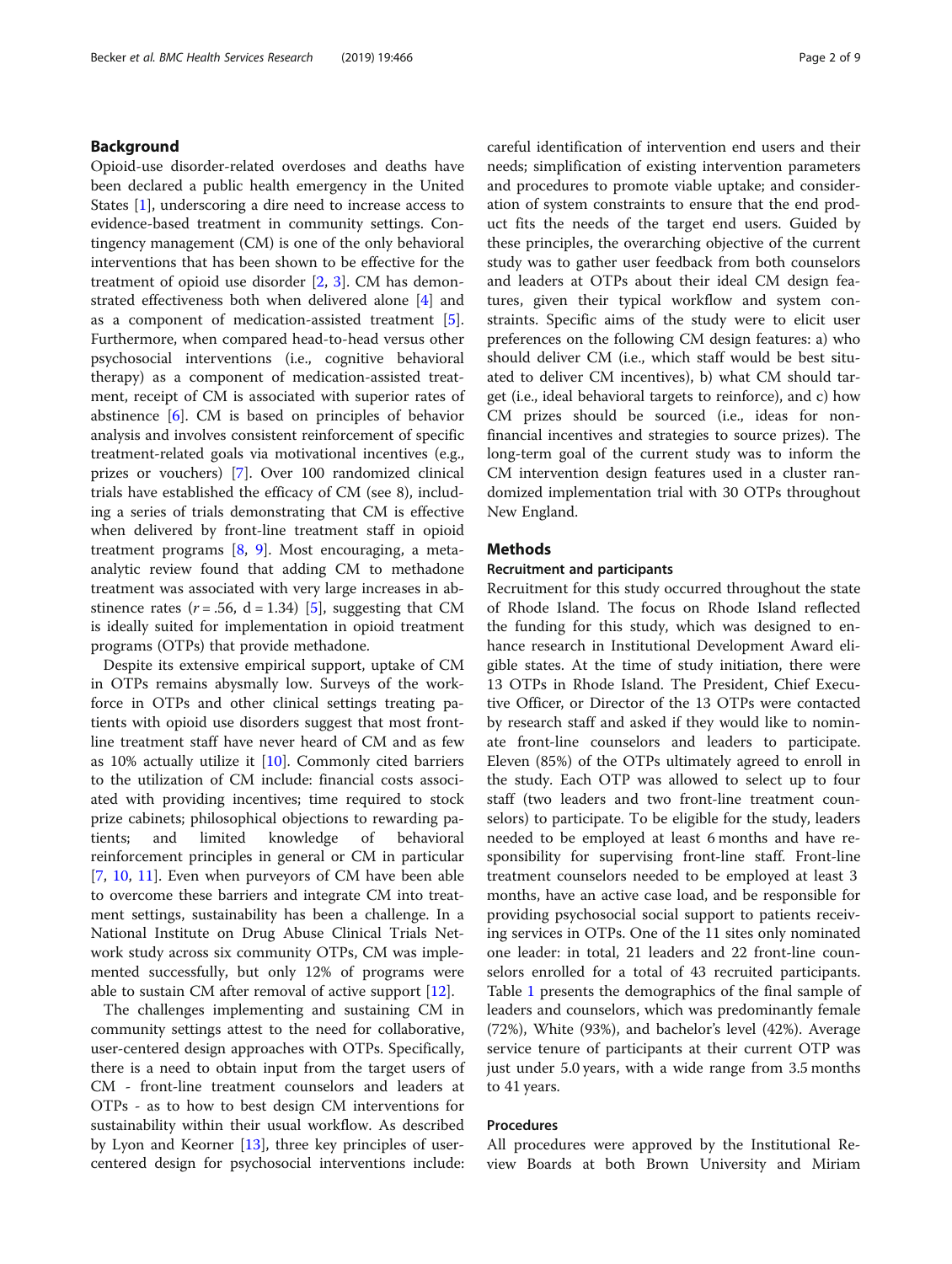<span id="page-2-0"></span>**Table 1** Socio-Demographic Characteristics of Participants ( $N = 43$ )

|                                                | N (%) or M (SD) |
|------------------------------------------------|-----------------|
| Role in Opioid Treatment Program               |                 |
| I eader                                        | 21 (49%)        |
| Counselor                                      | 22 (51%)        |
| Age (Years)                                    | 40.2 (14.4)     |
| <b>Biological Sex</b>                          |                 |
| Female                                         | 31 (72%)        |
| Male                                           | 8 (19%)         |
| Other/ Prefer Not to Answer                    | 4 (8%)          |
| Race                                           |                 |
| White                                          | 40 (93%)        |
| Biracial or Multiracial                        | 2(5%)           |
| Other                                          | 1(2%)           |
| Education                                      |                 |
| High School Diploma                            | 2(5%)           |
| Trade or Technical School                      | $1(2\%)$        |
| Some College                                   | 8 (19%)         |
| Bachelor's Degree                              | 18 (42%)        |
| Some Graduate School                           | 5 (12%)         |
| Master's Degree                                | 9(21%)          |
| Experience at Opioid Treatment Program (Years) | 4.8(6.5)        |

Hospital, which is affiliated with the Alpert Medical School of Brown University. Due to the minimal risk associated with participation, the study was granted waiver of documentation of consent. Prior to enrollment, interested counselors and leaders were provided with a research information letter, which described the study protocol in depth. Based upon this letter, counselors and leaders decided whether to provide verbal consent. Counselors and leaders were assured that their responses would be kept confidential (e.g., transcribed interviews would only be linked to a study identification number and would not contain names), that their feedback would not be shared with their employer, and that their decision whether or not to participate would not affect their employment in any way. In addition, counselors and leaders were assured that they could refuse to answer any questions or choose to withdraw from the study at any time.

#### Qualitative interviews

The qualitative interview guide was developed by the research team to evaluate OTP leaders' and treatment counselors' experience with and preferences for CM (Additional file [1](#page-7-0)). Interviews were about 45 min long (range from 21 to 78 min), semi-structured, and completed by two trained postdoctoral research fellows and two research assistants (one Bachelor's level and one Master's level). Interview questions aimed to evaluate

both current practice at each program site as well as preferences regarding the design and implementation of CM. Current practice questions included inquiries regarding typical caseload, typical patient contacts, and staff and leader receptiveness and reactions to new programs. Participants were also asked about their familiarity with CM and their perceptions of the elements of an ideal CM program.

The questions about CM design considerations were of particular interest for this study given the central goal of identifying who would be best suited to administer CM prize draws, ideal behavioral targets to incentivize for patients, and potential strategies to ensure affordability of incentives. Participants were asked by interviewers to provide detail regarding each of these CM design considerations. Each interview was conducted either over the phone or in person at the OTP with the audio of the interview recorded. All interviews were transcribed by an independent company upon completion of data collection. Transcripts were cleaned to assure they did not contain any potentially identifying information (e.g., participant name, participant organization) prior to analysis. Participants were assured that audio recordings would be destroyed 6 months after study completion. Front-line counselors and leaders received \$100 cash for completing the interview, which was commensurate with other studies of clinical staff approved by the Brown University and Miriam Hospital Institutional Review Boards.

#### Qualitative analysis

Consistent with the goals of the interview and structure of the interview guide, several a priori major themes were identified: familiarity with CM; ideal target behavior for CM; ideal staff to deliver CM; and affordability of incentives. These major themes were divided into subordinate themes using principles of thematic analysis [\[14](#page-8-0)].

Thematic analysis proceeded in an iterative process involving four coders (the principal investigator, a postdoctoral research fellow, and two research assistants) using a reflexive team analysis approach. [[15,](#page-8-0) [16](#page-8-0)]. The goal of this method was to enable a team-based evaluation of subordinate themes across the specific CM design considerations. First, the coding team jointly developed a preliminary qualitative coding dictionary to guide formal coding processes. Next, each member of the coding team independently reviewed the same three transcripts and identified codes. The coding team then met to achieve consensus on the coding dictionary, including formal definitions for each major and subordinate theme identified. Following coding dictionary development, the postdoctoral fellow and two research assistants independently coded two additional transcripts to make final consensus-driven refinements to the data dictionary and to optimize initial inter-rater reliability. After the coding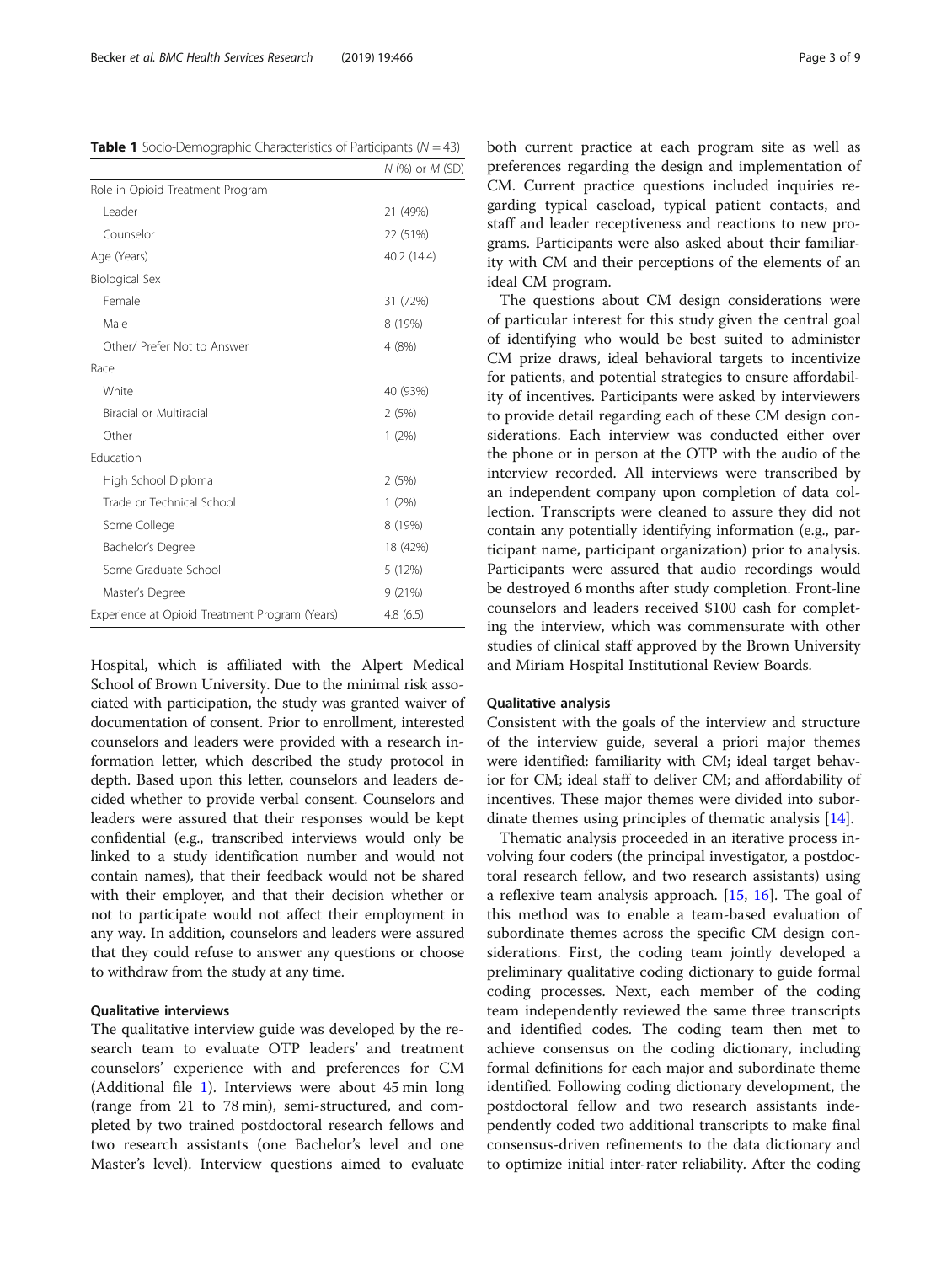<span id="page-3-0"></span>dictionary was finalized, the trained research assistants independently completed coding on all transcripts, with each research assistant coding approximately 19 transcripts (total independent  $N = 38$ ), using NVivo version 12.0 qualitative coding software [\[17](#page-8-0)]. Emergent themes were added to the coding dictionary throughout the coding process to ensure all themes were captured. The postdoctoral research fellow served as a secondary coder for 20% of the completed interviews. Each of these 20% of transcripts were evaluated to identify potential disagreements, with meetings held weekly with the research assistants to facilitate consensus coding. In line with the reflexive team approach [\[11](#page-8-0), [12\]](#page-8-0), disagreements in coding were resolved via in-depth discussion and decision-making among the coders until 100% consensus was obtained.

Once codes were assigned to all transcripts, queries were run in NVivo to tally frequency counts of the most common themes in responses to interview questions regarding current familiarity with CM; current clinical workflow and system constraints; and ideal CM design considerations (e.g., who would administer CM, what behavior should be targeted, and strategies, to ensure affordability of incentives). Because our objective was to elicit provider preferences, we assigned numeric frequencies to enhance the precision of results reporting, to facilitate pattern recognition, to provide systematic evidence of the diversity of respondent preferences, and to document which design features were the most popular among respondents [[18\]](#page-8-0). As a final step, targeted queries were run in NVivo to identify exemplar quotes for each subordinate theme.

#### Results

The primary goal of the current analysis was to apply user-centered design principles to solicit feedback from front-line treatment counselors and leaders about their ideal CM design features, given their current workflow and system constraints. Table 2 presents frequency counts of themes related to current workflow and Table [3](#page-4-0) presents frequency counts of the themes related to ideal CM design. We examine each dimension and provide illustrative quotes in the sections below.

## Current operations: familiarity with CM and system constraints

At the start of the qualitative interviews, the 43 counselors and leaders were asked to define CM in their own words (see Table [1\)](#page-2-0). We coded a definition as correct if it referenced rewarding patients or providing incentives for meeting treatment goals. Less than half of the respondents ( $n =$ 18, 42%) defined CM correctly. An equal number of respondents ( $n = 18$ , 42%) said that they did not know or preferred to not answer the question. Another seven respondents

|            | Table 2 Frequencies of Codes Related to Current Workflow |  |  |
|------------|----------------------------------------------------------|--|--|
| $(N = 43)$ |                                                          |  |  |

| Code                                                     | Number of<br>Respondents |  |  |  |
|----------------------------------------------------------|--------------------------|--|--|--|
| Contingency management familiarity                       |                          |  |  |  |
| Correct definition                                       | 18                       |  |  |  |
| Vague definition about incentives                        | 7                        |  |  |  |
| Incorrect definition / did not know / did not<br>respond | 18                       |  |  |  |
| Frequency of urine screens                               |                          |  |  |  |
| Monthly                                                  | 31                       |  |  |  |
| 2-3 times per month                                      | 4                        |  |  |  |
| Weekly                                                   | 4                        |  |  |  |
| Not sure / not discussed                                 | $\overline{4}$           |  |  |  |
| Frequency of counseling                                  |                          |  |  |  |
| Monthly                                                  | 25                       |  |  |  |
| 2-3 times per month                                      | 6                        |  |  |  |
| Weekly                                                   | 5                        |  |  |  |
| Not sure / not discussed                                 | 7                        |  |  |  |

(16%) provided a vague definition that made reference to "reinforcement," "motivating clients," or giving "incentives," but did not specify meeting goals. Thus, familiarity with CM was relatively low in the current sample.

A key aspect of user-centered design principles is understanding the current needs and system constraints of the target user. Consistent with this approach, respondents described the typical workflow at their organizations and the frequency with which patients received dosing, urine screens, and counseling sessions. Because all of the participating sites provided methadone, respondents uniformly reported that dosing was provided daily. Over 70% of respondents  $(n = 31)$  reported that, on average, patients received urine screens monthly, in line with state regulations. Respondents also reported that urine screens were typically sent off site for testing, with delays ranging from two to 7 days to obtain results. The frequency of counseling sessions was similar with most respondents ( $n = 25$ ) reporting that sessions were provided monthly. It is important to note that these estimates reflected averages: the vast majority of respondents reported that new patients (i.e., those in the first 4–8 weeks of treatment) and those identified as "at risk" (i.e., those with poor compliance or positive urine screens) received counseling sessions and urine screens more often, whereas patients with longer tenure received less frequent contact.

## Dimension 1: ideal behavioral targets

After examining current operations and system constraints, focal questions shifted to examining ideal CM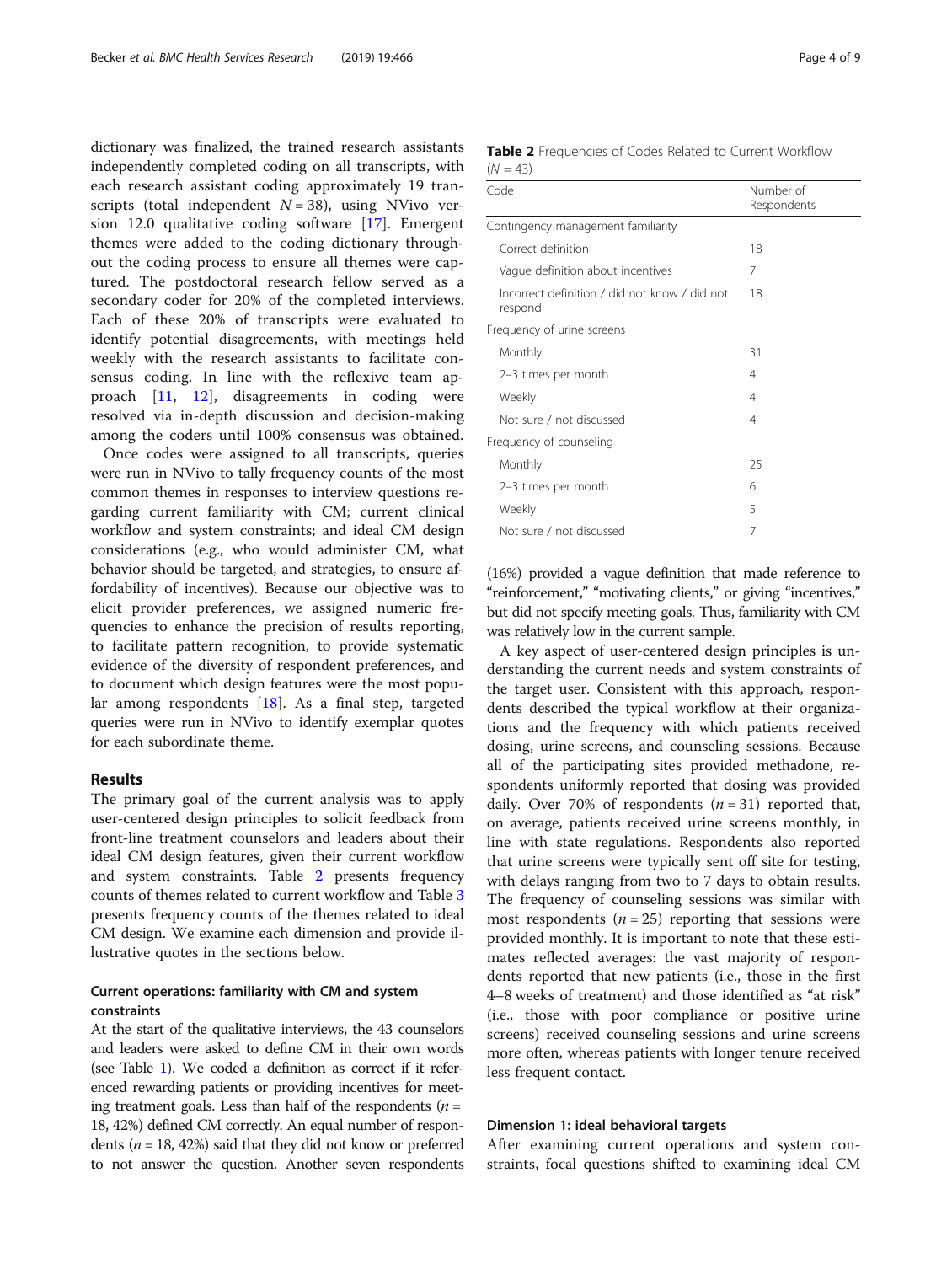design features. The first feature explored was the ideal behavioral target. Counselors and leaders spontaneously offered several distinct potential behavioral targets to reinforce via CM. The most frequently mentioned target (see Table [2\)](#page-3-0) was abstinence, closely followed by attendance at counseling sessions. Of note, respondents rarely suggested only one behavioral target: in fact, over 70% of respondents that suggested abstinence also recommended at least one attendance goal.

Most respondents  $(n = 29)$  commented that abstinence, confirmed via "negative tox screens," would be the ideal target because it is "the biggest struggle" for patients. Among those suggesting abstinence, six specifically said that patients should receive incentives for being negative from opioids, even if they tested positive for other drugs. Of these, half  $(n = 3)$  felt that incentives should start by targeting abstinence from heroin and fentanyl because of the risks of overdose. For instance, one counselor said "there's say someone that is using heroin for 20 years straight and, literally, you do the

contingency with them and they're doing cocaine but they stopped opioids, I still feel like they need to be incentivized for that." By contrast, five respondents felt that "total abstinence" from alcohol and all other drugs should be the goal.

The next most frequently recommended behavioral target ( $n = 25$ ) was attendance at counseling sessions. Multiple respondents shared their perspective that counseling sessions are essential to teach patients the skills needed to maintain sobriety in the longer-term. One leader commented, "in theory if a person's keeping their counseling appointments, they would be getting the support they need to help them achieve abstinence," while another said "if you don't come to treatment, you are going to relapse." A few counselors felt that attendance at counseling was an ideal target, because their organizations often struggled with "people not keeping their appointments."

The third most commonly suggested target  $(n = 16)$ was "dosing attendance" and/or compliance with dosing. Common reasons for encouraging daily dosing included building a sense of stability, fostering a sense of engagement with the program, and ensuring a therapeutic dose. For instance, one leader posited:

"Dose attendance… that would be helpful… especially because maintaining that structure can help them with the medication actually being effective, and then increasing their stability… Whether it's if they're here they'd be more likely to keep their counseling appointments. If they're up and they're in a routine they're more likely to develop stability in other parts of their life."

Finally, eight respondents suggested that follow through with case management services would be a valuable target. One counselor specifically noted that they "refer a lot of patients" to outside services and that they frequently have to ask patients for status updates. Examples of potential outside services to incentivize included: "get engaged with mental health," "fill out that Social Security application," "meet with the job coach," "get a primary care doctor," "have a full dentist exam," and "go to one outside recovery group."

## Dimension 2: ideal role to administer CM

The second dimension examined was the ideal role to administer CM prize draws at the opioid treatment programs. Respondents suggested that CM prize draws could be administered by a range of different employees. The two most commonly recommended roles were program directors ( $n = 10$ ) and clinical supervisors ( $n = 10$ ), though of note, many respondents suggested these two roles as interchangeable. The primary reasons for

<span id="page-4-0"></span>Table 3 Frequencies of Codes Related to Ideal Contingency Management Design Features ( $N = 43$ )

| Code                                              | Number of<br>Respondents |
|---------------------------------------------------|--------------------------|
| <b>Behavioral Targets</b>                         |                          |
| Abstinence from opioids or all drugs              | 29                       |
| Attendance at counseling sessions                 | 25                       |
| Attendance at dosing sessions                     | 16                       |
| Attendance at sessions made by case<br>management | 8                        |
| Who will Administer                               |                          |
| Program director or management                    | 10                       |
| Clinical supervisor                               | 10                       |
| Primary counselor                                 | 9                        |
| Front desk staff                                  | 3                        |
| Nursing staff                                     | 1                        |
| Non-Financial Incentives                          |                          |
| Take home doses                                   | 17                       |
| Certificate or reward                             | 9                        |
| Less frequent counseling sessions                 | 6                        |
| Preferential parking                              | 4                        |
| Line jump or treatment pass                       | 3                        |
| Extended dosing hours                             | 3                        |
| Less frequent urine screens                       | 1                        |
| Ways to Obtain Incentives                         |                          |
| Community donations                               | 23                       |
| Grant writing                                     | 8                        |
| Donations from staff                              | 4                        |
| Fundraising                                       | 3                        |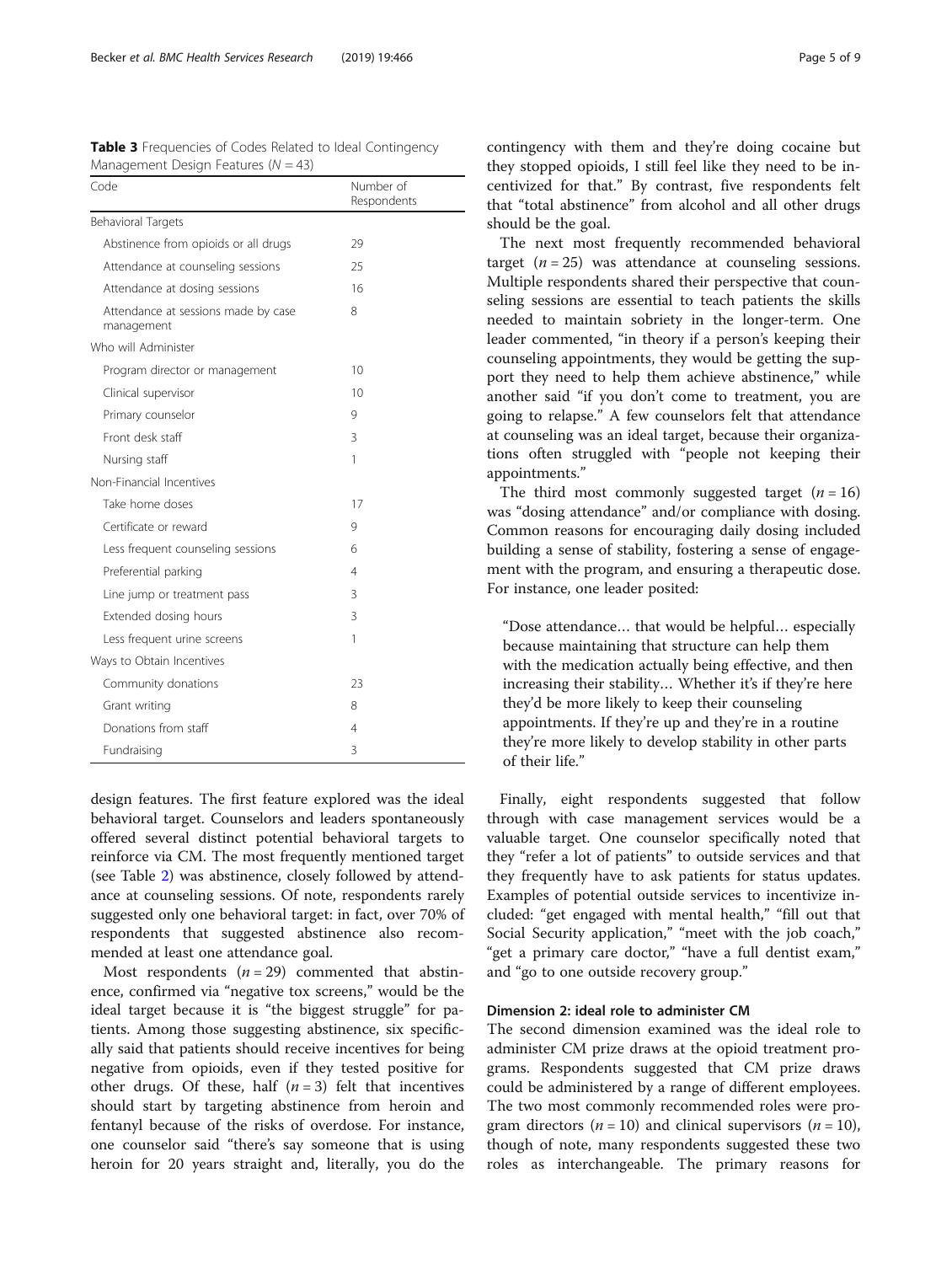suggesting leadership positions such as directors and clinical supervisors included: a) ability of leadership to be objective when making decisions about prizes; b) concern that counselors might appear biased if they administered incentives; c) desire to have organization leadership more intimately involved in clinical services; d) lower case load of leaders relative to counselors; and e) ease of getting leadership approval to administer prizes with monetary value. To illustrate, one leader said:

"I think primarily a supervisor or a director and only that because they can look at holistically to say, oh yes, they've met the criteria for the incentive, you're right. It also pulls them into loops; they know exactly what's happening. I think that the clinicians tend to be discretionary based on clients that they like more…".

Meanwhile, another counselor posited that patients would feel more motivated if they received prizes from a leader: "I guess the program director, because I think that when they feel supported by the top person in their site, they feel like they have everybody on board." Finally, a few counselors commented that leaders had "limited caseload" and that having a leader designated would "take a little bit off the rest of us that are down here doing the daily contact."

Primary counselors were also nominated frequently  $(n = 9)$ . The primary reason for recommending counselors was their clinical rapport with patients. This theme was echoed in quotes such as, "they're probably closest to the patients," "that's the relationship between the patient and clinician," and "they're the person working with them." Respondents also felt that counselors would be able to uniquely customize feedback during CM sessions, as illustrated by the following quote: "they [prize draw sessions] should be more individualized and the counselor is going to know their caseload and what they need."

Less frequently nominated individuals included front desk staff and nurses. Three respondents felt that front desk staffs could administer prize draws because "they know all the patients." Of note, all three of these respondents recommended a program director or supervisor as the preferred option. Finally, one counselor suggested a nurse or nurse case manager, because nurses "see the patients daily" and have "a discrete area where the patient could go."

## Dimension 3: ideal strategies used to ensure affordability of CM incentives

Respondents were also encouraged to consider strategies to afford CM incentives. Such strategies fell into two broad themes: ideas to source incentives and ideas around non-financial incentives. Regarding the sourcing of incentives, by far the most common idea was to request community donations  $(n = 23)$  of goods (e.g., clothes, toiletries, meals, narcan kits) and services (e.g., job coaching, haircut). The majority of respondents spoke positively about community donations, noting that it would be "absolutely doable" and would be a natural outgrowth of "good relationships" and existing "community outreach." By contrast, a few respondents raised concerns that stigma around opioid addiction might make it difficult to obtain donations. For instance, one leader said "I would like to think that certain agencies wouldn't have a problem being attached to it, but again, I don't know if they want to give to a methadone program." Several respondents explicitly suggested that leadership should be responsible for soliciting donations, noting that it would foster institutional buy in and strong community partnerships.

The next most common idea was grant writing  $(n =$ 8). Respondents expressed optimism that their organizations could obtain state, Medicaid, or private foundation funding to cover incentive costs. Of note, all of the respondents that mentioned grant writing reported that they had experience obtaining grants and/ or dedicated staff (e.g., "corporate people," "people [whose] job it is to find that money") tasked with grant writing for special programs.

Other less common ideas included having staff personally provide donations or hold fundraisers. Four respondents suggested that staff could donate their own time, resources, or services to get things started. One leader noted that starting with staff donations might be necessary because, "We have a very tight budget and that's why a lot of things that we have to implement, we have to come out of out our own pocket for." Meanwhile, three respondents suggested that staff could lead fundraisers such as car washes, raffles, and community events.

With regards to non-financial incentives, respondents generated a number of ideas of incentives that would be appealing to patients that would not cost money. Seventeen respondents mentioned take-home doses as highly motivating for patients, though a consistent theme was that such doses were heavily regulated and therefore difficult to provide to new patients. Another popular idea  $(n = 9)$  was to provide positive recognition via a certificate, trophy/token, award ceremony, or client appreciation event. One counselor conjectured that "even though it's a piece of paper, that's a sense of accomplishment that maybe they've never gotten before." Other ideas included incentives to make the process of treatment more convenient for patients such as front of the line passes, preferential parking, a free pass or ability to miss a counseling session, and extended hours for dosing. One counselor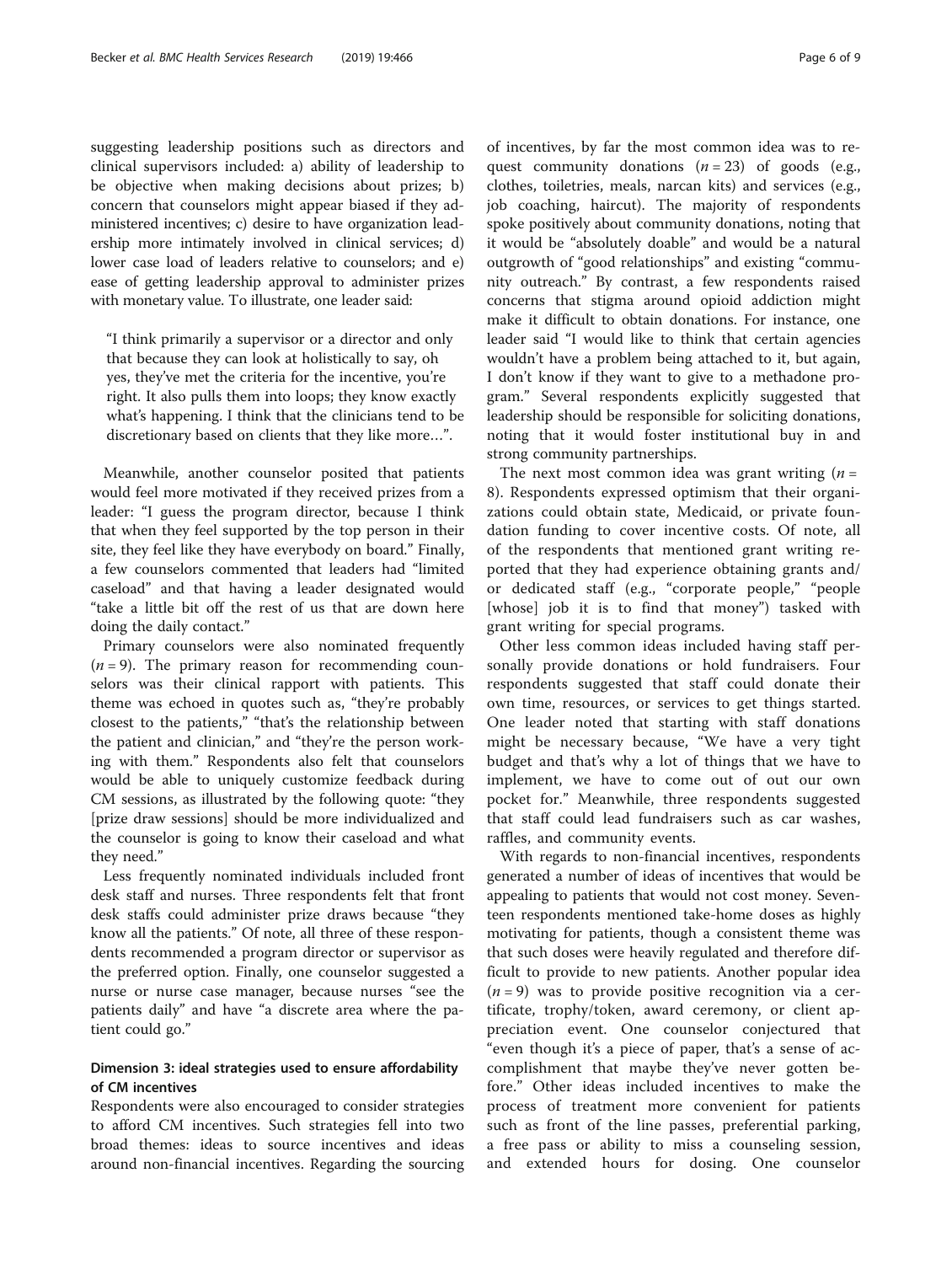became very excited when thinking about nonfinancial incentives and noted, "This is what's cool about contingency-based work. We could be really inventive. We could really brainstorm some great ideas."

## **Discussion**

This qualitative study solicited input from front-line treatment counselors and leaders to inform the CM intervention design features used in a cluster randomized implementation trial with 30 opioid treatment programs throughout New England. Following principles of user-center design [\[10\]](#page-8-0), we collected information from respondents in the settings that will ultimately be implementing CM around several areas: what should be targeted; who should implement CM; and how incentives could be kept affordable. User-centered design takes into consideration factors of the intended setting that may constrain how an evidence-based treatment is used, including the target audience, frequency of intervention delivery, budget, and operating costs [[13\]](#page-8-0). Enlisting end users in CM intervention design has been recommended as a way to increase the likelihood that counselors' concerns are addressed and that intervention parameters are consistent with constraints in the environments where counselors work [\[14](#page-8-0)]. In harmony with prior work [\[10](#page-8-0)], rates of CM familiarity were low across the 11 OTPs, highlighting significant opportunities to enhance the implementation of CM in this high need setting.

With regards to the optimal behavioral target to reinforce, abstinence and attendance – both of which have been shown to be effective targets in meta-analytic reviews [\[19\]](#page-8-0) - were reported most frequently. However, consideration of the typical workflow at the OTPs raised several constraints that could pose challenges to the use of abstinence as a behavioral target for CM. For instance, over 80% of respondents reported that urine screens were administered monthly at their sites, and multiple respondents noted that urine screens were sent off site for testing. Inability to assess the behavioral target at least weekly [\[5\]](#page-8-0) or to provide immediate feedback to patients [[19\]](#page-8-0) have both been found to reduce treatment effects. Thus, a significant change in the typical workflow and significant expenditures on more frequent rapid on-site testing would be needed for regular monitoring of this target.

A narrow definition of treatment attendance focused solely on counseling sessions could also present challenges for sites, particularly as the majority of respondents indicated that patients were generally seen weekly for the first 4–8 weeks of counseling and then seen monthly. One viable solution within the constraints noted in the interviews could be to target some measure of attendance, flexibly defined based on the preferences

of the organization, which could include attending individual or group counseling sessions, dosing sessions, case management sessions, and/or case management referrals. Targeting attendance is likely to be a particularly viable strategy for new patients or those identified as at risk, since these patients are likely to receive the most frequent clinical contact. Notably, a prior study found that patients receiving CM targeting attendance as an adjunct to treatment had higher treatment utilization and estimated reimbursement rates over 1.5 times greater than patients receiving treatment as usual without CM [[16\]](#page-8-0). Accordingly, reinforcing attendance could serve to increase revenue from billable clinical services, which could help to offset the costs of CM.

Another key user-centered design principle for developing and implementing an intervention [\[13](#page-8-0)] is clear identification of the target end user. Somewhat unexpectedly, a large number of respondents thought that the best person to administer CM prize draws would be someone in a supervisory/managerial role, though counselors were suggested as a close second option. When queried as to why, one reason that emerged was that individual counselors might be more flexible and "discretionary" with providing incentives, whereas leadership would exercise greater objectivity. In addition, counselors reported that they had a larger caseload of patients relative to leadership, implying time constraints of current clinical responsibilities may dissuade them from adopting the practice. Such concerns could reflect limited understanding of behavioral reinforcement principles and a misperception that CM is time-intensive and distinct from typical clinical care. Increased knowledge and readiness to adopt CM, as well as positive perceptions regarding the cost, feasibility, and sustainability of CM have been shown following CM training [[20](#page-8-0)]. Providing specialized CM training to counselors could potentially help to clear up any misconceptions about CM as a therapeutic approach: specifically, a clear understanding of CM could potentially increase confidence in one's ability to be objective when delivering incentives and could allow counselors to feel more adequately prepared to adopt CM within the current demands of their positions. Participants' responses also highlighted the need to carefully consider ways to simplify CM procedures, such as reducing the number of steps, in order to decrease the cognitive load required [[13\]](#page-8-0). While it is possible that the aforementioned strategies could serve to ameliorate concerns about CM among counselors, it is equally plausible that implementing CM with site leaders and directors represents a novel strategy for CM delivery worthy of further investigation.

Finally, the interviews examined strategies to source high-salience, affordable reinforcers that can successfully compete with reinforcement from using opioids [\[21](#page-8-0)].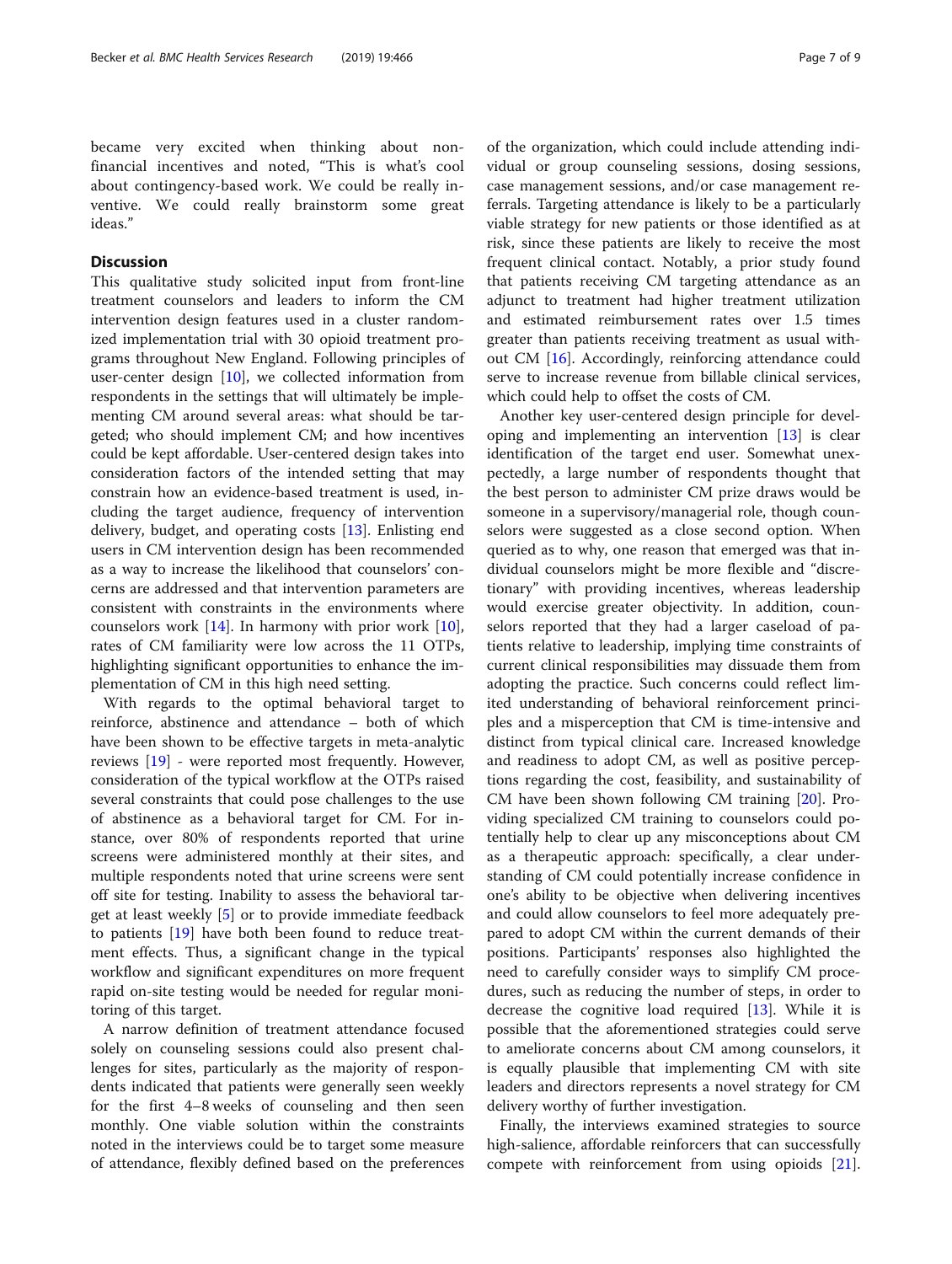<span id="page-7-0"></span>Such strategies are imperative considering that the disconnect between research and practice costs has been noted as a barrier to implementation [[7](#page-8-0)] and costs (both indirect costs of staff time and direct costs of incentives and toxicology screens) have been found to lead sites to decide against implementing CM [\[21](#page-8-0), [22](#page-8-0)]. Respondents generated a number of ideas of non-financial incentives that would be appealing to patients beyond take-home doses, such as recognition via a certificate, trophy/token, or an award / appreciation ceremony. These ideas were consistent with recommendations in the CM literature to gather information from organizations on what patients value and offer a mix of social (e.g., praise, reinforcement) and material (e.g., prizes) incentives [\[23](#page-8-0)]. When considering ways to source other incentives, more than half of the respondents suggested requesting community donations. Prior research suggests that this approach could be feasible for community-based treatment programs; a study of a voucher-based CM program found that more than a third of local companies and public organizations who were asked to donate specific goods or services (e.g., newspapers or magazines, public transportation, tickets to cinemas, sporting events, museums, or other leisure services) provided donations [[22](#page-8-0)]. Taken together, our results indicate that front-line treatment counselors and leaders were optimistic about their ability to source incentives and did not view the cost as an unsurmountable impediment to CM delivery. Moreover, multiple respondents suggested that responsibility for sourcing incentives should rest with organizational leadership, highlighting the value of implementation strategies directed towards leaders and supervisors.

## Limitations

The present study had several limitations that are important to acknowledge. First, the fact that each organization was allowed to nominate two leaders and two counselors for participation could have introduced selection bias. It is possible that our results reflect the perspectives of the most favored or experienced CM staff, and not necessarily the perspectives of all employees at OTPs. Second, the lack of diversity among counselors and leaders was a concern. It is important to note that the participant demographics points towards a broader challenge within the addiction workforce, which has been found to be predominantly White and female [[23\]](#page-8-0). Finally, though consistent with prior surveys of the addiction workforce (24), the relatively low level of familiarity with CM among respondents could have limited the scope of responses. Participants with higher levels of familiarity might have generated additional novel ideas about CM targets, delivery, and affordability. Notwithstanding these limitations, the application of user-centered design principles to inform subsequent

intervention delivery represented a novel strategy that provided input on CM design features best aligned with usual services in opioid treatment programs.

## Conclusions

Overall, the data from the present investigation suggested that ideal CM design features at participating OTPs would include supervisory/leadership staff or counselors administering CM prize draws targeting attendance to those patients most conducive to frequent monitoring (i.e., new patients or those identified as at high risk). Respondents had numerous ideas for no-cost incentives that patients would value and believed that donations from community businesses would be a viable way for organization to source additional incentives. When considering these preferences in the context of system constraints at the OTPs, results highlighted several considerations for researchers and clinical programs seeking to design CM for sustainability, which will guide the CM parameters used in a forthcoming cluster randomized trial with 30 OTPs. Specifically, the CM protocol used in the upcoming trial will have the following parameters: a) each OTP will develop an organization-specific, flexible definition of patient attendance (encompassing clinical services that are most reimbursable and most meaningful to each organization); b) CM will be targeted to new patients within 1 month of admission, as new patients were the most likely to be monitored at least weekly across the participating OTPs; c) CM will be delivered by front-line counselors, who will receive specialized training to increase knowledge, confidence, and readiness for adoption of CM; and d) organizational leadership will be actively involved in all aspects of CM training to ensure sufficient buy in and support for CM implementation. Results of the current study further suggested that implementation strategies directed towards OTPs would benefit from engaging organizational leaders and clinical supervisors in planning for long-term sustainability, given the need for organizational leaders to support the provision of meaningful non-financial incentives and the solicitation of donations. Thus, the forthcoming cluster randomized trial will empirically evaluate whether Implementation Sustainment Facilitation, an implementation strategy that helps organizational leaders and counselors to plan for long term sustainability (25), can improve the implementation and sustainment of CM in OTPs relative to comprehensive training without sustainment-focused support.

## Additional file

[Additional file 1:](https://doi.org/10.1186/s12913-019-4308-6) Qualitative Interview Guide. This quide contains the qualitative questions developed for the current study. (DOCX 28 kb)

#### Abbreviations

CM: Contingency management; OTP: Opioid treatment program